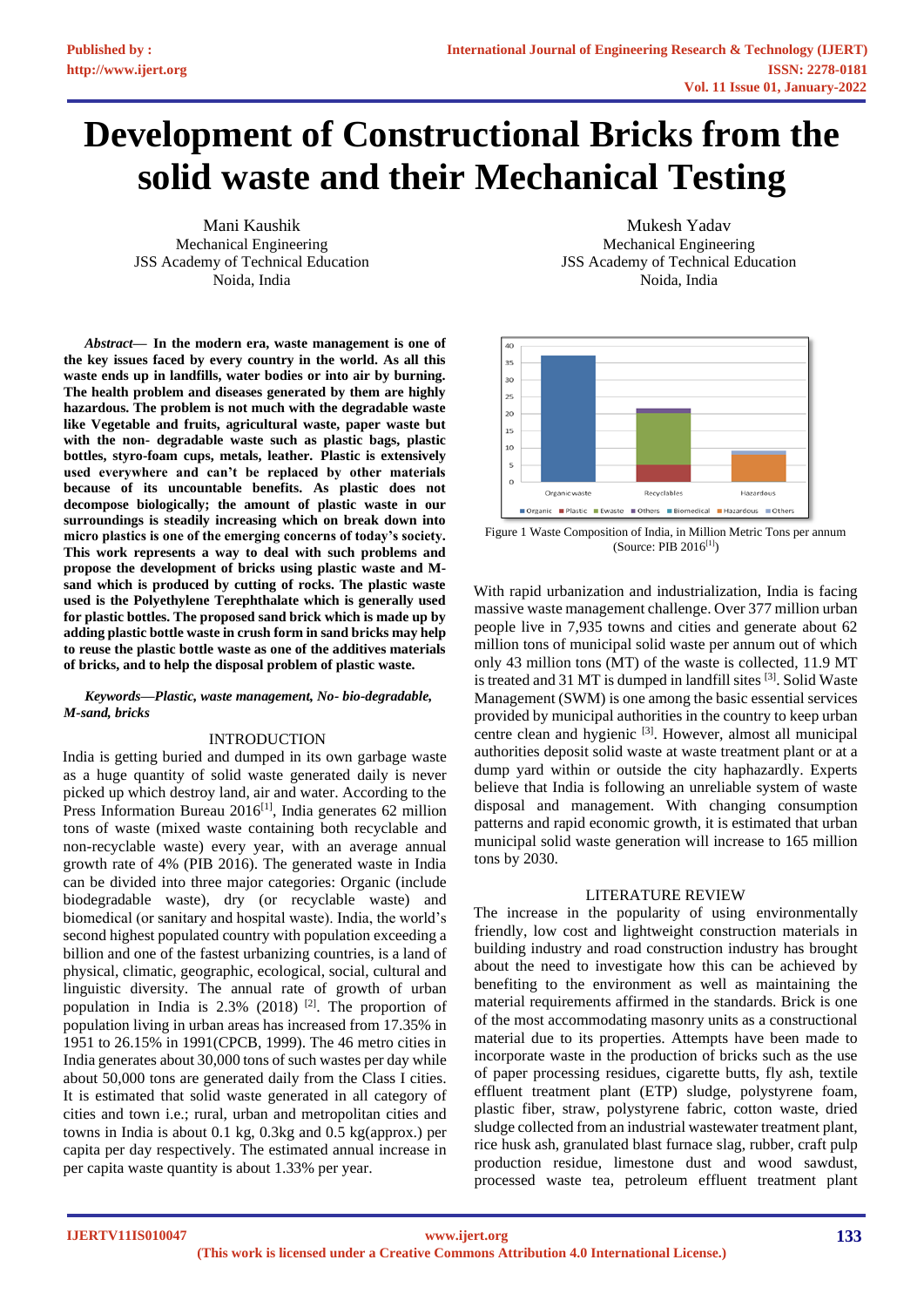sludge, welding flux slag and waste paper pulp.<sup>[10]</sup> In [11], it describes the used of various types of waste materials in different proportions and adopted different methods to produce bricks. Different tests were conducted on produced bricks to evaluate their properties following the various available standards. Compressive strength and water absorption are two common parameters considered by most researchers as required by various standards. Recently, in [13] mentioned that there are various research works have been done to find out the safe and environment friendly disposal of plastics Different attempts have been done to develop brick from waste. As in [14], extrusion machine was built to produce bricks from reprocessed LDPE through melting of shredded plastic waste. Paper also showed the use of industrial waste PP, LDPE and rubber powder waste for production of bricks and suggested the significance of extruder in the reprocessing of waste plastic and composition of 70% industrial waste PP, 20% waste rubber as the optimum one since it has highest compressive strength. Another work [15] showed the mixing of PET plastic waste with laterite quarry waste to produce plastic soil bricks as the laterite waste is abundantly available in the coastal Karnataka and some northern parts of Karnataka and also in the northern parts of Kerala, due to which lot of quarrying of laterite bricks takes place.

# CLASSIFICATION OF WASTE

Wastes are mainly classified into 5 different types:

**Solid Waste:** RCRA states that "solid waste" means any garbage or refuse, sludge from a waste water treatment plant, water supply treatment plant, or air pollution control facility and other discarded material, resulting from industrial, commercial, mining, and agricultural operations, and from community activities.

**Liquid Waste:** Liquid waste is commonly found both in households as well as in industries. This waste includes industrial liquid waste, liquid chemical waste, organic liquids, wash water, waste detergents and soap and even rainwater.

**Organic Waste:** Organic waste is another common household. All agriculture waste like food waste, garden waste, manure and rotten meat are classified as organic waste. Over time, organic waste is turned into manure by microorganisms.

**Recyclable Rubbish:** Recyclable rubbish includes waste items that can be converted into useful products that can be used again or simply say reusable waste.

**Hazardous Waste:** These items can harm us as well as the environment and should be disposed of correctly.

Some of hazardous waste produce in India are:

**Plastic Waste:** Plastic waste or plastic pollution, is the accumulation of plastic objects (e.g.: plastic bottles and much more.

## **Kinds of plastic waste:**

**PET plastic:** Polyethylene terephthalate (PET or PETE) is a general-purpose thermoplastic polymer which belongs to the polyester family of polymers.

**LDPE Plastic:** Low-density polyethylene (LDPE) is a

thermoplastic made from the monomer ethylene

**HDPE plastic:** High-density polyethylene (HDPE) or polyethylene high-density (PEHD) is a thermoplastic polymer produced from the monomer ethylene. **PP plastic:** Polypropylene (PP) is a thermoplastic polymer used in a wide variety of applications. It is produced via chain-growth polymerization from the monomer propylene. **PVC plastic:** - Polyvinyl Chloride (PVC) is one of the most commonly used thermoplastic polymers in the world (next to only a few more widely used plastics like PET and PP.

# METHODOLOGY AND EXPERIMENTATION

# **Plastic as Filler**

The purpose of this method was to have a mix that reaped all the benefits of the plastic but not inherit the disadvantages. The main benefit that this method uses is the consumption of plastic waste, while the disadvantage that would be avoided with this method is the prevention of releasing toxic gases into the atmosphere. Since this method is very much like current standard of cement mixes the implementation will be easy because all concrete mix companies need to do is simply add the plastic in the desired ratio. This also means that for this method no molding is required since it will behave like regular concrete. One disadvantage that this method has is the amount of plastic used per kg of mix. In this method the plastic would account for a three to fifteen percent of a kg. Another disadvantage that this method has to suffer is the fact that it would be harder for regular people to implement since the plastic has to be shredded in small particles which required heavy machinery for effective production.

# **Plastic as Binder**

In this process, sand will be added to the melted plastic, and then mixed thoroughly. Once a liquid plastic state will be obtained, the next step will be to pour this material into a metal mold that had been bought specially to withstand the heat of the melted plastic. It is critical to avoid air bubbles from forming while the plastic is cooling down in order to improve the strength of this material. So, this method looks into the melting of plastic approach which consists melting the plastic and turning it into liquid form to which then sand is added into the plastic liquid and then poured into molds of desired shapes such as pavers and then cooled down. For this particular method the setting time will be only of about three to five hours in order for it to cool down and be implemented into a use. This method will not only consume plastic in large quantities but will also reduce the need for cement in casted structures such as pavers. This reduction in cement use will decrease the pollution arriving from the process of making cement. Although this method is very efficient at reducing pollution it comes with the drawback of producing pollution in the melting process of the plastic. Some measures that can be used to minimize the pollution from the gases produced by this method are implementing air filtration systems to capture as much toxic gas and aerial pollutants as the plastic is melted. Another way to minimize these effects is by not having a fire to melt the plastic but rather melting the plastic only by heating the container it is in. This way a lot of the toxic gases that would have otherwise escaped into the atmosphere are not released. This is due to the way plastic burns. When plastic burns the flames create ambient conditions for black smoke to form which is where a lot of the toxic gases and aerial particles are released, which is the reason why melting plastic by conductivity will be ideal for this process. The use of the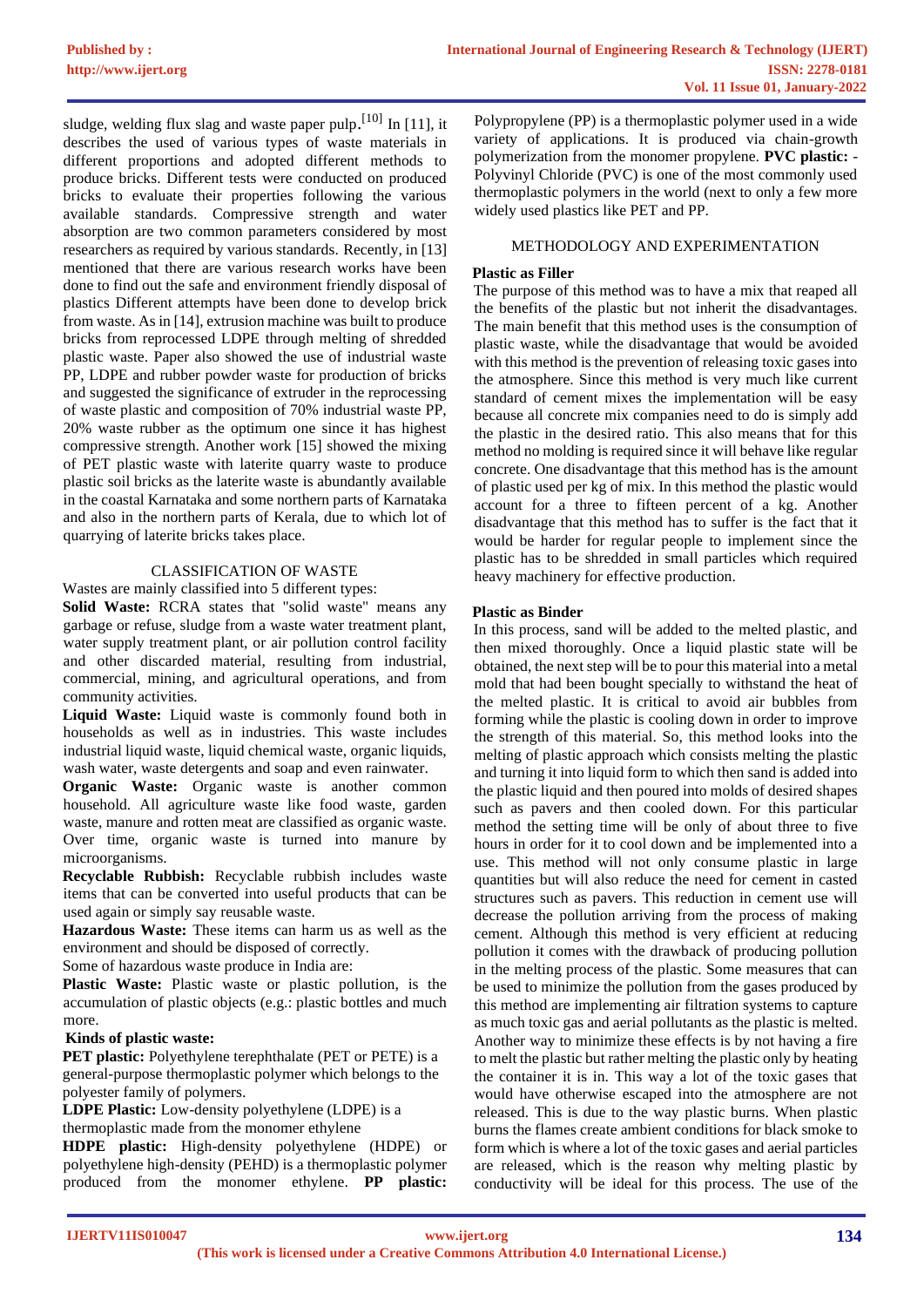composite from this method can be used all round the world. The potential use of the product from this method would not only be limited to first world countries but to second and third world countries.

|  | Table 1: Constituent composition of prepared samples |  |
|--|------------------------------------------------------|--|
|  |                                                      |  |

|               | Sample     | Sample     | Sample     | Sample | Sample |
|---------------|------------|------------|------------|--------|--------|
|               |            |            |            |        |        |
| Plastic(%age) | 12.82      | 15.30      | 25         | 15.30  | 10     |
| Cement        | 56.41      | 58.67      | 50         | 58.6   | 60     |
| %age)         |            |            |            |        |        |
| Water (%age)  | 30.77      | 26.03      | 25         | 26.03  | 30     |
| Water to      | 0.54       | 0.44       | 0.50       | 0.443  | 0.5    |
| cement ratio  |            |            |            |        |        |
| Curing time   | $6$ (under | $5$ (daily | $6$ (under | 12     | 10     |
| (days)        | water)     | pouring)   | water)     |        |        |

# RESULTS AND DISCUSSION

| <b>Table2: Testing Results</b> |                                         |                                            |                   |                           |
|--------------------------------|-----------------------------------------|--------------------------------------------|-------------------|---------------------------|
| <b>Sample</b>                  | Compressive<br><b>Strength</b><br>(MPa) | Water<br>Absorption<br>$(\%$ by<br>weight) | Weight<br>(grams) | <b>Density</b><br>(kg/m3) |
|                                | 9.80                                    | 0.75                                       | 2150              | 1762.584                  |
| $\overline{2}$                 | 10.78                                   | 0.82                                       | 2650              | 1810.40                   |
| 3                              | 8.00                                    | 0.81                                       | 1350              | 1800.00                   |
| 4                              | 5.00                                    | 0.50                                       | 1000              | 1818.18                   |
| 5                              | 2.57                                    | 0.16                                       | 1350              | 1928.57                   |

#### Table2: Testing Results

- From the compression test result, we analyzed that maximum compressive strength was when plastic was **25% of total weight of brick i.e 10.78MPa**. This was much higher than **minimum i.e. 3.5MPa** required for common burnt clay brick.
- After testing and breaking the sample and analyzing the internal structure we found that fine **aggregate particles were well bind** and held in place by plastic. There were many air bubbles inside the brick which may be due to heating in open and heating was uncontrolled and temperatures were not measured.
- Although due this plastic hardened and became brittle which is much required in bricks. Hence **not buckling or barreling occurs.**
- Doing sieving was of no help as the **size of aggregate particle decreased strength also decreased.**
- Still the procedure we adopted was good and economical and we can proceed with it and make future samples keeping this study in mind while making the improvement.

| <b>Parameters</b>           | Pre-casted<br>Concrete<br><b>Pavement Bock</b><br>$(M-30)$ | Our Material (25%<br>plastic(PET), 75%<br>sand dust, (weight<br>basis) |
|-----------------------------|------------------------------------------------------------|------------------------------------------------------------------------|
| Compressive strength (MPa)* | 30                                                         | 10.78                                                                  |
| Weight $(Kg)$               | 5.00                                                       | 2.650                                                                  |
| Strength to weight ratio    | 6.00                                                       | 4.06                                                                   |
| Compressive strain          | 0.00                                                       | $0.05 - 0.083$                                                         |
| Water absorption            | 6-7% by weight                                             | 0.82                                                                   |
| Efflorescence               | Less than 10%                                              | 0.00                                                                   |
| Flame properties*           | Inflammable                                                | Flammable                                                              |

Table3: Comparison with Existing Product

| Environmental impacts     | Bacterial and<br>Microbial                        | Anti-static,<br>Antimicrobial,<br>Antibacterial                |
|---------------------------|---------------------------------------------------|----------------------------------------------------------------|
| Cost                      | Rs. 15-20                                         | May cost Rs. $15-22$                                           |
| Thermal aspects           | Moderate thermal<br>conductivity                  | Very low thermal<br>conductivity                               |
| UV light characteristics* | Not such<br>measurable<br>decrease in<br>strength | Strength decreases<br>with passage of time<br>due to exposure. |

Major problem was seen with respect to strength to weight ratio, flame properties, UV light characteristics but these all can be improved. Coming on the strength problem we observed many voids and holes inside the bricks which we observed were due to our hand lay process and uncontrolled heating in open environment and we found that it can be resolved if we use a systematic process to build the material and for which we require a set up to heat and fill the molds.

## **CONCLUSION**

After extensive research and conducting experiments, we conclude that plastic can be reused in the form of bricks. The compressive strength 10.78 MPa of specimen with 25% waste plastic (PET) and 75% M-sand (dust) by total weight of the brick can be helpful in this respect compared to others presently used (M-30 pre-cast concrete pavement). The challenge that everyone faces in implementation of such idea at mass level, is also dealt in above sections for production of mass manufacturing of bricks. Our product will be helpful to give growth to green construction movement as it utilizes waste and saves large amount of energy required for manufacturing cement and water is also saved in very large amount which is required in concrete mixtures.

Use of our bricks in the sidewalk and footpath is the perfect initial application area. And with the further research and development in the product quality and properties it can be used for building houses and offices etc.

All this will bring down the existence of waste in the environment and prevent the pollution of air, water, and land. Having such creative uses around people will generate feeling of connectedness with the environment and fulfill the goal of 3 R's of the environment management.

## REFERENCES

- [1] Isher Judge Ahluwalia, Utkarsh Patel. Solid Waste Management in India an Assessment of Resource Recovery and Environmental Impact. Indian Council for research on international economic relations. Working paper 356. April 2018.
- [2] Www.Epa.gov/h[w](http://www.epa.gov/hw) United states environmental protection agency manual.
- [3] Veenu, Shahrawat, Renu; Kapahi, Meen
- [4] The Emerging Environmental and Public Health Problem of Electronic Waste in India. Journal of health and pollution. 2017 Sep 2017.
- [5] Www.Mohua.gov.i[n,](http://www.mohua.gov.in/) Plastic waste management manual.
- [6] Www.Moud.gov.i[n,](http://www.moud.gov.in/) Municipal solid waste management manual.
- [7] Swachhindia.ndtv.com/year-ender-2018.
- [8] Raut, S.P., R.V. Ralegaonkar and S.A. Mandavgane, 2011. Development of sustainable construction material using industrial and agricultural solid waste: a review of waste-create bricks. Construction and building materials, 25 (10): 4037-4042.
- Zhang, L., 2013. Production of Bricks from Waste Materials-A Review. Construction and Building Materials, 47: 643-655.